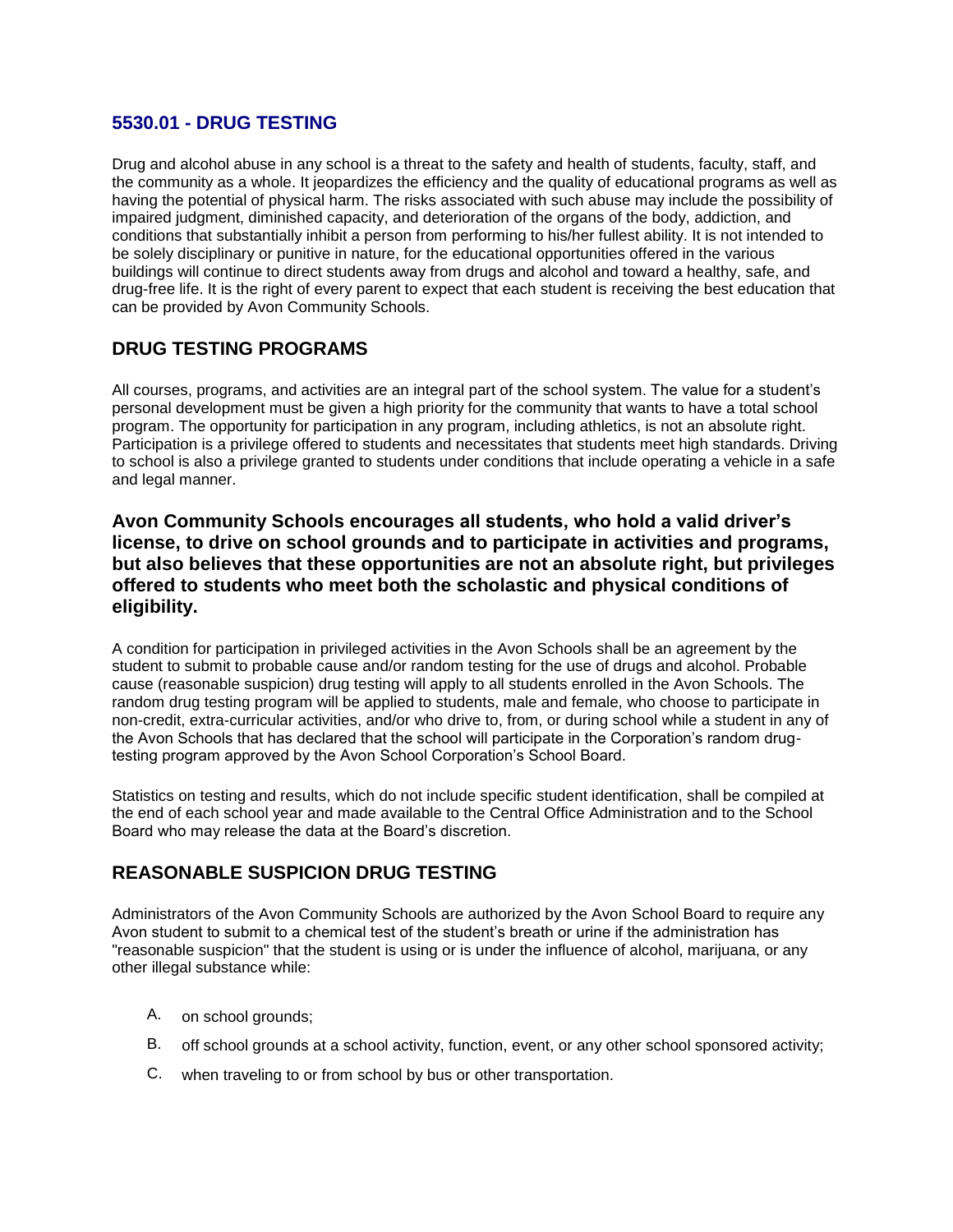Reasonable suspicion may arise from the following:

- A. A student's behavior, in conjunction with physical appearance, actions, and/or odor, indicating the possibility that the student has used or is in possession of alcohol, marijuana, or any other controlled substance.
- B. The student possesses drug paraphernalia, alcohol, marijuana, or any controlled substance.
- C. Information communicated to an administrator by a teacher, parent, law enforcement personnel, other adult, or a student indicating a student is using, possessing, or under the influence of alcohol, marijuana, or any other illegal substance. Any such report will be investigated by the school's administration and will be substantiated by other physical indicators or physical appearance, if deemed necessary.

Any substance for which a student has a prescription or written permission from a parent must be brought to the school health office and administered or taken there or it may be considered as an illegal substance unless substantiated in writing as a legal prescription issued to the student by a physician.

No student may provide to any other student, by sale or any other means, any substance, that is represented to be a narcotic drug, hallucinogenic drug, amphetamine, barbiturate, marijuana, alcoholic beverage, stimulant, inhalant, legend drug, depressant, or intoxicant of any kind.

No student may possess, use, or be under the influence of any substance which is, or the student has any reason to believe is, or which has been represented to be a narcotic drug, hallucinogenic drug, amphetamine, barbiturate, marijuana, alcoholic beverage, stimulant, legend drug, depressant, inhalant, or intoxicant of any kind, or any kind that closely resembles, or is represented to be any of the foregoing items. As per the school's student/parent agenda, prescription and non-prescription drugs must be taken to the clinic and stored there by the nurse in the name of the student. Medicines will not be given by anyone but the school nurse or a designated employee.

Students are prohibited from possessing, ingesting, transmitting, or selling caffeine-based pills or substances containing pseudophedrine or other over-the-counter stimulants while on school property or engaged in a school-related activity. Should student's behavior suggest inappropriate or excessive use of these substances, all provisions of the "Reasonable Suspicion" policy will apply.

The following conduct is criminal under Indiana Code and school officials are required to report such conduct – on school grounds, or within 1000 feet of school grounds – in writing to law enforcement personnel.

- A. Knowingly or intentionally manufacturing or delivering cocaine, a narcotic drug, or other controlled substances including marijuana, hash oil, or hashish; or possessing with intent to manufacture or deliver, the above named substance, including marijuana, hash oil or hashish.
- B. Knowingly or intentionally delivering any substance that is represented to be a controlled substance.
- C. Knowingly or intentionally manufacturing, advertising, distributing, or possessing with intent to manufacture, advertise, or distribute a controlled substance.
- D. Knowingly or intentionally possessing a controlled substance.
- E. Knowingly or intentionally creating or delivering a counterfeit substance or possessing with the intent to deliver, a counterfeit substance.
- F. Knowingly possessing, without a valid prescription, cocaine or a narcotic drug.
- G. Knowingly possessing, without a valid prescription, a controlled substance, except marijuana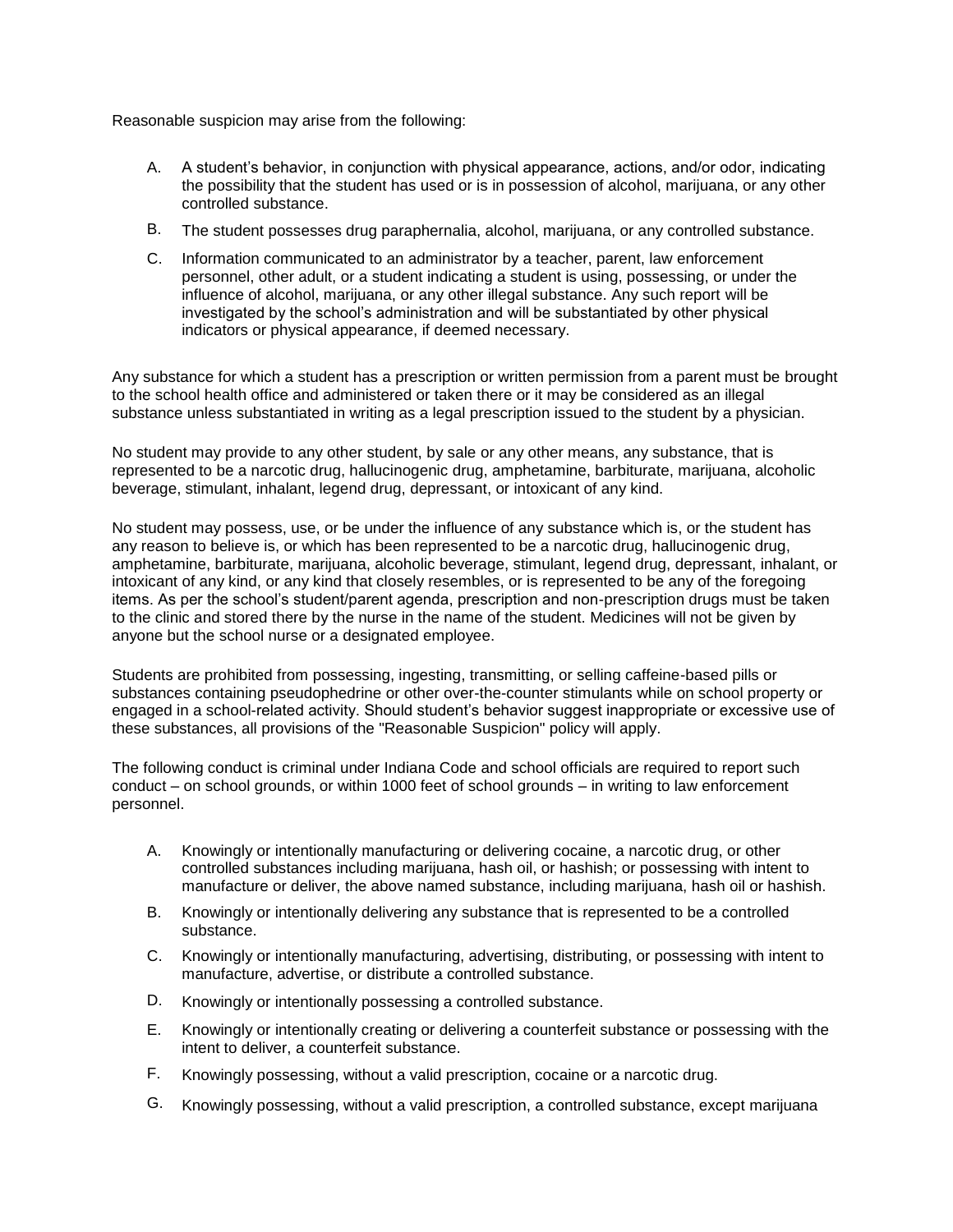or hashish.

- H. Knowingly or intentionally manufacturing, designing, keeping for sale, offering for sale, delivering, or possessing an instrument device or other object that is intended to be used primarily for introducing a controlled substance into the human body, testing the strength, effectiveness or purity of a controlled substance, or enhance the effect of a controlled substance.
- I. Knowingly or intentionally manufacturing or delivering, or possessing, with intent to manufacture or deliver, marijuana, hash oil or hashish.
- J. Knowingly or intentionally possessing marijuana, hash oil, or hashish.

An administrator and/or health services personnel trained to administer drug tests may conduct a test of a student's breath or urine. The cost of one (1) school-initiated breath or urine test will be paid for by the School Corporation and will be used for disciplinary action. After reasonable suspicion has been established by the administration, a student's refusal to submit to drug testing may result in the administration's proceeding as if the test were positive. If a parent or guardian refuses to allow any drug testing to be administered to his/her child, disciplinary action may be taken as if the test were positive.

If a parent chooses to have the student retested at a health facility, the School Corporation is not responsible for any of the costs. The school's retest form must be completed before retesting is done and the student will be suspended from school until the retest results are provided to the administration. All drug testing original data from any reputable health facility must be presented to the administration as proof of positive or negative testing before the student will be readmitted to school. If the retest is not completed on the same day as the school's drug and alcohol test and if the results are not provided within one (1) school day due process, procedures for suspension pending expulsion may be initiated by the administration.

Positive test results from a reputable health facility may be used by the school's administration to invoke the reasonable suspicion policy. Drug testing results are considered confidential by the Avon Community Schools' administrative staff, but may be discussed with a student's guidance counselor or other school employee if it is deemed necessary by the administration in order to provide assistance to the student and/or for the safety of other students.

Any student who attempts to alter a breath test or urine sample may be disciplined by the administration. The student who possesses the breath test or urine sample and/or the person(s) who attempt to alter the breath test or urine sample may be subject to suspension and/or a recommendation for expulsion.

If a student tests positive, disciplinary action will be taken. Disciplinary actions may include: participation in the school's student assistance program(s), drug and alcohol prevention activities, the First Offenders Program, suspension, or recommendation for expulsion. Students who test positive and participate in privileges granted by the school, such as parking or extra-curricular activities, are subject to restriction of those privileges as recommended by the administration and/or as outlined by any additional rules and regulations established by Avon Community Schools. These rules and regulations will have been established in writing, approved by the School Board, and distributed to the participant before a student will be held responsible.

Avon Schools reserve the right to test for alcohol with a breath test at any time before, during, and/or immediately after a school-sponsored activity or program rather than or in addition to urine testing.

# **RANDOM DRUG TESTING**

The primary purpose of random drug testing is not intended to be disciplinary or punitive in nature, but rather is intended as an aid in disclosing possible substance abuse problems, and as an extension of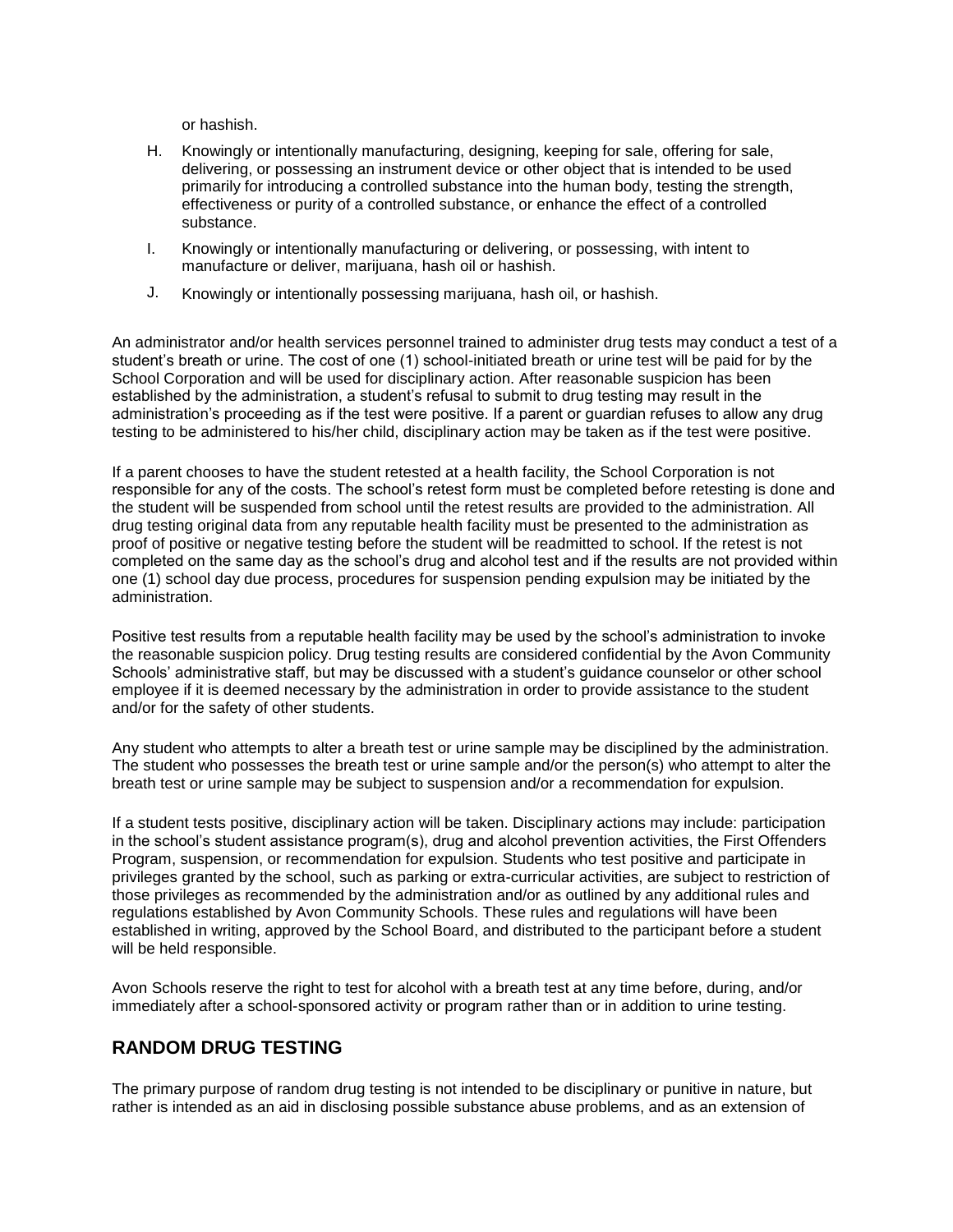educational drug and alcohol programs. The goal of a Random Drug Testing Program is to identify a student with drug residues in his/her body, to provide notification to the custodial parent or guardian, and to educate, intervene, and direct students away from drug and alcohol abuse and toward a healthy, safe and drug-free adult life.

The implementation of random drug testing will not affect the policies, practices, or rights of the Avon Schools in dealing with drug and alcohol use where reasonable suspicion is obtained by means other than the random sampling provided within this program.

Each student of a school participating in random drug testing will be provided a consent form which must be signed by the student and the parent or guardian and returned to the administration before the student will be eligible to practice or participate in any extra-curricular activity, or to drive any vehicle on school grounds. By signing the consent form, the student agrees to provide, at any time requested by school administration, a urine sample to be tested for drugs and alcohol, and/or perform a breathalyzer test for alcohol. The parent/guardian also gives consent for the student to provide, at any time requested by the school administration, a breath test or urine sample by signing the consent form.

Consent forms will be attached to the drug testing guidelines/procedures as well as the athletic participation guidelines/procedures. The consent forms will be maintained in a secure location by the building's administration.

It is MANDATORY that each student who attends an Avon school who intends to participate in extracurricular activities and/or drive to school, sign and return a consent form acknowledging participation in the random drug testing program. Students who are not mandated may submit consent forms to be a part of the Random Drug Testing program. Parents/Guardians may request that their child, who is not mandated to participate in random drug and alcohol testing, submit a consent form for participation in the Avon Random Drug and Alcohol Testing program.

All Avon students who are eligible to participate in any driver education programs that require approval by the Avon School Board will become participants in the random drug-testing program thirty (30) days before they would qualify to begin the driver education program, and if tested, must provide negative drug screening(s) prior to beginning and while participating in the driver education program, or they may not participate. This ensures the safety of the teacher and other students who will be in the vehicle during driver education. Such testing helps promote education in regard to impaired driving, and also helps safeguard the community at large.

Failure to comply at any time with rules and regulations of the random drug-testing program may result in exclusion from and/or revocation of parking permit privileges. If the student indicates that s/he intends to participate in extra-curricular activities and/or drive to, or from school activities, must agree to participate in the random drug-testing program established for Avon Community Schools.

### **COLLECTION PROCEDURES**

The selection of students to be tested will be done randomly by the toxicology service working with the school's drug and alcohol testing program. Each student will be assigned a number. One (1) cross reference list of names and numbers will be maintained by the building administration, and will be accessible only to the building administrators or the school nurse. A verified system of random selection will be employed to determine which students will be selected at a particular time. Drug and alcohol testing shall be done at a competent laboratory through urinalysis.

Avon Schools will pay for drug and alcohol testing done on the school's dates established for random program testing, but is not liable for the costs of drug or alcohol testing/retesting, treatment, evaluation, or follow-up testing at any other time.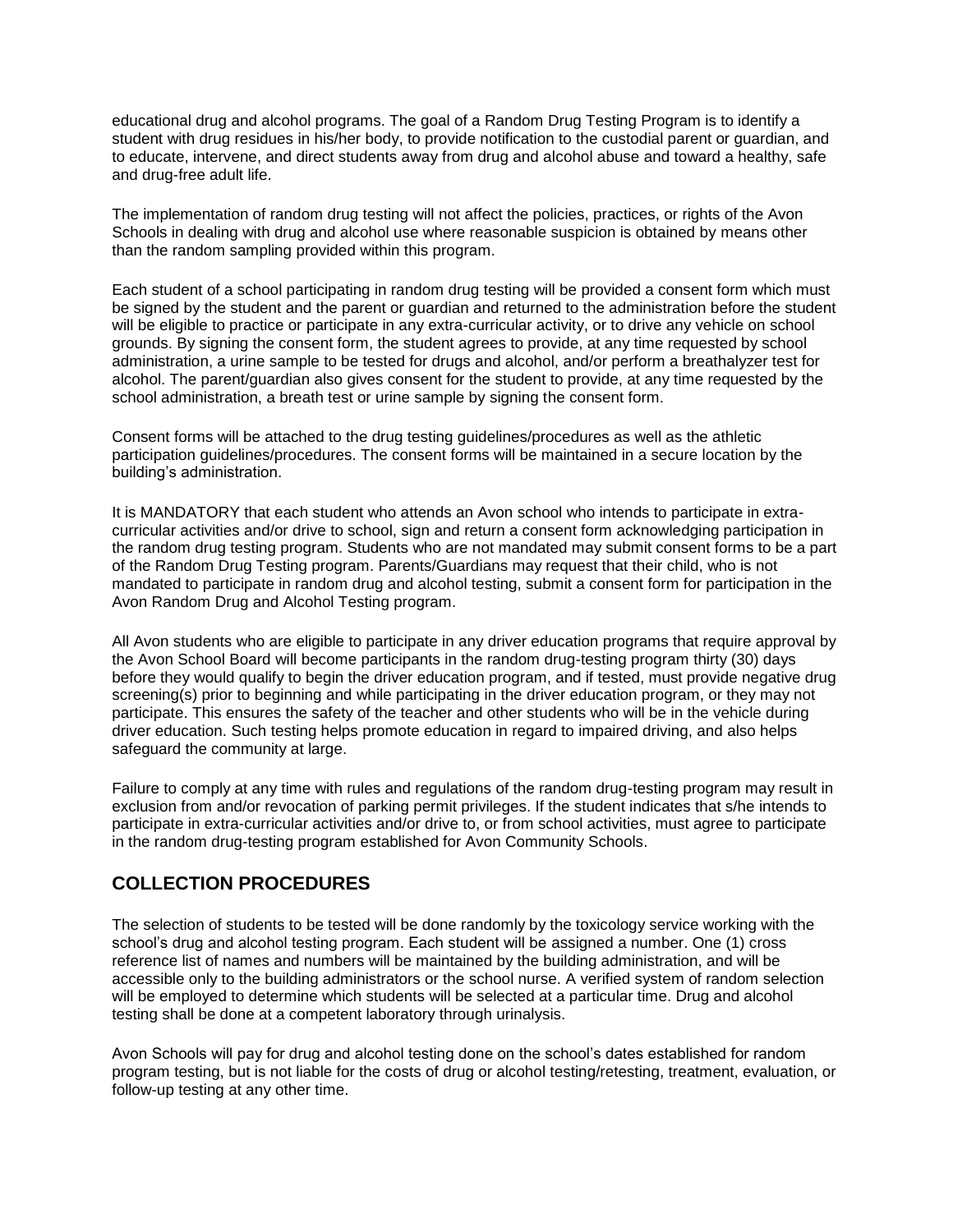Avon Schools reserve the right to test for alcohol with a breath test at any time before, during, and/or immediately after a school-sponsored activity or program rather than or in addition to urine testing.

Upon being selected for testing, a student will be required to provide a sample of his/her urine in a verifiable manner. The collection of the sample will not be physically observed. Purses, handbags, knapsacks, coats, sweaters, boxers, etc. will not be allowed in the collection area. The temperature of the specimen will be checked and if abnormal a repeat specimen must be obtained at that time. If a student cannot provide a specimen s/he will be given approximately eight (8) ounces of water and be allowed two (2) hours to give a specimen. S/He will be observed and isolated from other students until a specimen is obtained. Medical studies have shown that persons given this amount of fluid and time should be able to supply a sufficient specimen. If the urine is diluted, or if the collector has doubts as to the legitimacy of the specimen for any reason, another specimen must be obtained in an acceptable manner before that student will be allowed to participate in any activity or drive on school property.

Any student, who attempts to alter a breath test or urine sample, will be disciplined by the administration. The student who possesses the breath test or urine sample and/or the person(s) who attempt to alter the breath test or urine sample may be subject to a needs assessment, as explained in a later section of these drug testing guidelines, the First Offender's Program, suspension and/or a recommendation for suspension pending expulsion.

The student's drug testing number and the date shall be written by the student on a sample bottle chosen by the student. The student and the collector or the collector's designee shall initial the cross-reference list in order to establish that the container has the proper identification written on it. The collector and/or designee shall then be responsible for turning the sample over to the testing laboratory, using the laboratory's chain of custody procedure.

Each sample will be tested for alcohol and street drugs (which may include any and all drugs listed as controlled substances under the laws of the State of Indiana). The school system reserves the right to test for performance enhancing drugs such as steroids or for nicotine if deemed necessary by the administration.

A student, who is taking any prescription or over the counter medication which may contribute to a positive drug test result, shall inform the collector or designee of this fact at the time that the specimen is requested. This information may require confirmation from the parent/guardian or a physician if requested by the administration.

The laboratory shall report the results of all testing, identified by number, to the building administration. Using the cross-reference list, the students with positive tests shall be identified. A student who tests negative will continue to be allowed to participate in all school activities and have full driving privileges.

If a student tests positive in the random testing program, an administrator will contact the student and his/her parents/guardians.

### **NEEDS ASSESSMENT AND INTERVENTIONS**

A needs-assessment will be done to develop a rehabilitative plan for any student producing a positive drug test. Needs-assessment participants will include at least: administration, guidance, student, and parent/guardian. All costs for any rehabilitation outside of the school system will be incurred by the parents/guardians. These costs include but are not limited to counseling services, psychiatric services, and/or admission to a hospital program. If requested the guidance department may make information available to the student and parents/guardian about programs and services available in the Avon and surrounding communities.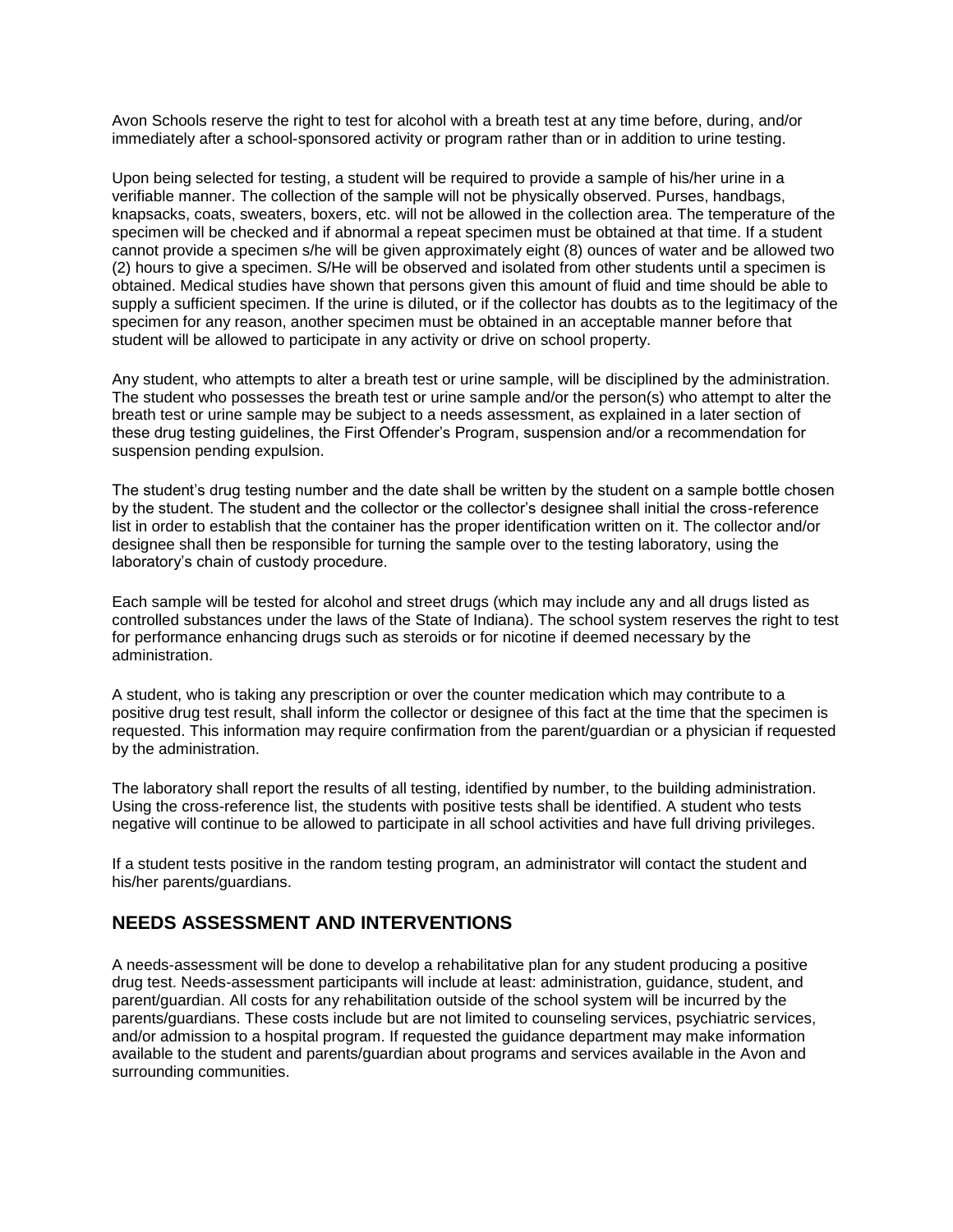The needs-assessment session must be completed within three (3) school days of the student's positive drug test. In the case of athletics, the athletic administrator may notify the head coach if given approval by a principal. Similarly, sponsors of extra-curricular activities may be notified at the discretion of a principal, but only when appropriate to secure the safety of other students or faculty members. The fact of testing and the results shall not be made known to any other school official.

**If a student has a second drug violation, after having participated in the First Offender's Program or during reasonable-suspicion drug testing, or random or follow-up drug testing, privileges may be restricted by the administration as outlined in any additional rules and regulations established by Avon Schools in which the participant is engaged. During any periods of ineligibility, the student will be required to continue participating in the random testing program as well as to participate in assigned student assistance programs as determined through the needs-assessment session in order to determine the student's ability to maintain a drug-free lifestyle.**

A student's refusal to submit to random drug testing on a random drug testing day will result in the administration's taking appropriate disciplinary action as if the test were positive. If a parent or guardian refuses to allow the random test to be administered on a testing day, disciplinary action will be taken as if the test were positive.

Participation may resume no earlier than thirty (30) school days after the refusal to participate in the random drug test and then only after (a) the student provides written confirmation of a negative drug test done by a reputable laboratory, and (b) the parent/guardian requests to the principal that the student be allowed a participant in the Avon Random Drug and Alcohol Testing program.

The request for reinstatement may not be submitted to the administration less than thirty (30) school days after the refusal to submit to random drug testing. The request will be reviewed by the administration within three (3) school days of submission. If approved, another random drug test may be conducted during the next random testing day. If at that time, the student produces a negative drug test, s/he may resume participation in privileged activities.

A student who refuses a second random drug and alcohol test on a day his/her participation is required, will be prohibited from participating in privileged activities for one (1) year from the date of the second refusal. Reinstatement will require submission of written consent to participate in random drug testing.

If a student has a third drug violation, the student will be prohibited (career ban) from participating in all privileged activities for the remainder of his/her tenure in Avon Schools. After two (2) calendar years of drug free activity, the student may request a review of his/her case by a committee composed of all building administrators, the student's guidance counselor, and the school nurse. The student will be expected to present just cause for reinstatement. A decision by the committee to reinstate must be unanimous. Students who are reinstated may be required by the building administrator to submit to testing for drugs and alcohol on a regular basis, at the student's expense. If at any time a subsequent positive test results, the student will be banned from all privileged activities for the remainder of their school career with no right of appeal.

A student may violate the Avon School's drug testing program outside of school by being arrested for involvement with illegal substances or by having police reports filed indicating the student was/has been/is involved with illegal substances. In such instances, privileges will be revoked. The student will be tested on the next random drug test date to establish baseline levels. If the student tests negative, s/he will be considered to have a clean drug test and may resume extra-curricular activities and drive on school grounds. However, if the student tests positive, s/he will still be considered to have one (1) violation and will be subject to the drug testing program's guidelines and procedures. The levels obtained